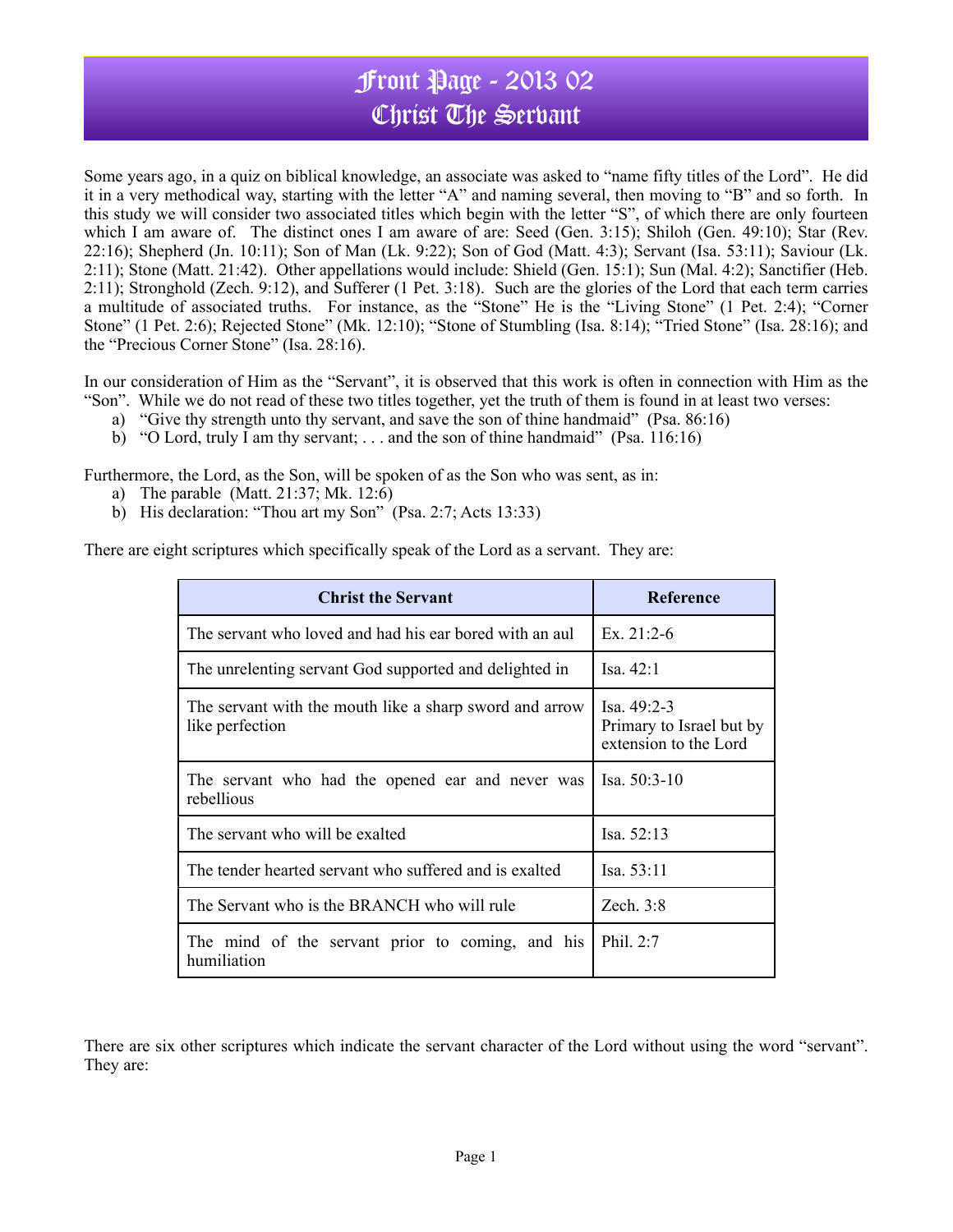## Front Page - 2013 02 Christ The Serbant

| <b>Christ the Servant</b>                             | <b>Reference</b> |
|-------------------------------------------------------|------------------|
| The King who serves                                   | Matt. 2:2; 20:28 |
| The God who serves                                    | Mk. 1:1; 10:45   |
| The Lord who serves                                   | Lk. 12:37; 22:27 |
| The servant who was sent to do the will of God        | Jn. $13:3-16$    |
| The servant who was sent to do the will of the Father | Gen. $24:1-67$   |
| The Servant and the word of God                       | Psa. 119:1-176   |

The reason I include Gen. 24 and Psa. 119 is because only in these two chapters is the Hebrew word "servant" (ebed) mentioned fourteen times (Gen. 24:2, 5, 9, 10, 14, 17, 34, 52, 53, 59, 61, 65 (twice), 66. Psa. 119:17, 23, 38, 49, 65, 76, 84, 122, 124, 125, 135, 140, 176, and 91) where the same Hebrew word "ebed" is translated servants. My understanding is that these give them an automatic connection with Matthew 1 where the number fourteen is emphasized (Matt. 1:17).

In consideration of the Lord as the Servant Son, our minds can think of two other sons who were sent, Joseph and David. However, there are major differences:

- a) Joseph was sent to be the revealer of secrets and the sustainer of life (Gen. 41:45)
- b) David was sent as the shepherd to defeat the enemy and blasphemer of God, to give victory/liberty (1 Sam. 17:1-55)
- c) Christ was sent to get a bride for the Son (Rev. 21:9)
- d) Being the Son Christ was the perfect Servant
	- i) His placing himself under the direction of God as the Sent One
		- 1. "I came down from heaven, not to do mine own will, but the will of him that sent me" (Jn. 6:38)
		- 2. The Lord informs us that this was his meat: "Jesus saith unto them, My meat is to do the will of him that sent me, and to finish his work" (Jn. 4:34)
		- 3. Furthermore, He fulfilled the will of God with delight: "I delight to do thy will" (Psa. 40:8)
- e) This perfect Servant lived a life of perfect un-defilement because:
	- i) He only spoke that which was given Him: "For he whom God hath sent speaketh the words of God: for God giveth not the Spirit by measure unto Him" (Jn. 3:34)
	- ii) He only did that which was the will of God for Him to do: "And he that sent me is with me: the Father hath not left me alone; for I do always those things that please him" (Jn. 8:29)
- What was the ultimate cost of the devotion of the Servant Son?
	- a) The Servant Son was not spared any in dignity nor suffering for to be our High Priest and Saviour. What depth of fulness there is in the words:
		- i) "I gave my back to the smiters, and my cheeks to them that plucked off the hair: I hid not my face from shame and spitting" (Isa. 50:6)
		- ii) "He that spared not His Son" (Rom. 8:32)

While there are numerous passages which bring the truths of Father, Son, and Servant together, one of the most precious is the parable of the Lord of the Vineyard who sent his servants and His Son (Matt. 21:33-41) with the main thought in verse 37): "He sent unto them His Son, saying, They will reverence my son".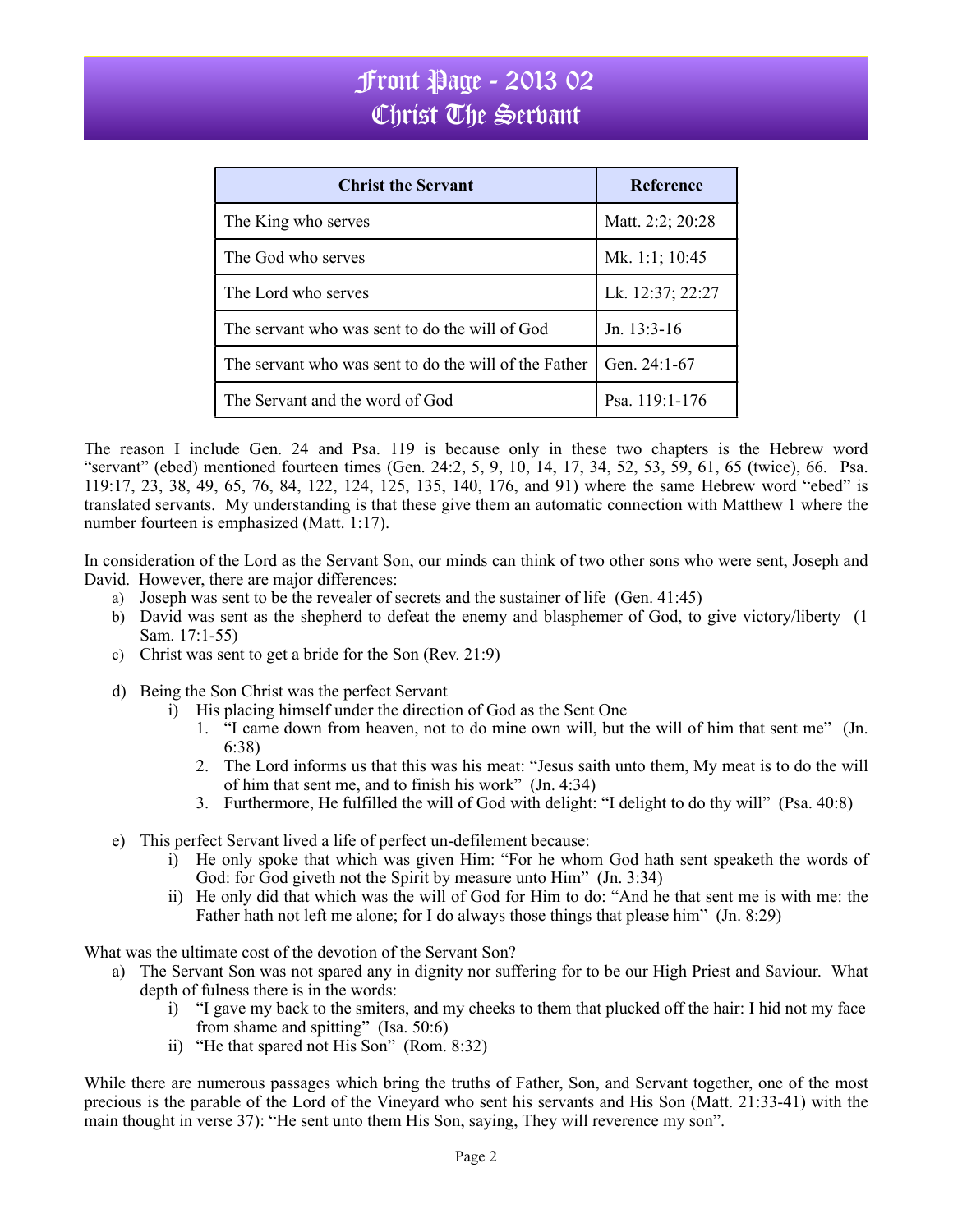## Front Page - 2013 02 Christ The Servant

After their repeated rejection, the Lord of the vineyard says: "they will reverence my Son", and He is sent. As we enter into the heart of God we are struck with the deep affection He had for the Lord, and the amazing truth, God puts His trust in a man! The Servant Son is called "My Son". It is an expression God uses several times of Christ and only of Christ. I say this because Mormonism teaches that God also said it to Moses! In an extract from the book of Moses as revealed to Joseph Smith, it is recorded: "The words of God, which he spake unto Moses . . . and he saw God face to face . . . and God spake unto Moses, saying: Behold . . .thou art my son" (Moses 1:1-4). This is blasphemous for it sets Moses above the angels, and God never said to any of them "Thou art my Son" (Heb. 1:5). It is an expression of Jehovah to the Lord (Psa. 2:7).

- a) The unique sonship of Christ is verified by:
	- i) The prophecy concerning Him
		- 1. Regarding His Kingship (Psa. 2:7)
	- ii) His creative activity (Col. 1:13-16)
	- iii) Identification (Matt. 3:17**)**
	- iv) Declaration
		- 1. By demons (Matt. 8:29)
		- 2. By disciples (Jn. 1:49)
		- 3. By the centurion and those with Him after His death (Mk. 15:39)
		- 4. By the angel before His birth (Lk. 1:35)
		- 5. By God at His transfiguration (Matt. 17:5)
	- v) Glorification (Jn. 11:4; 17:1)
	- vi) Self designation (Jn. 5:25; 10:36
	- vii) Resurrection (Matt. 28:19; Rom. 1:4)
	- viii)Self confession (Matt. 26:63-65; 27:43)
- b) It was questioned by Satan at His:
	- i) Temptation (Matt. 4:3, 6)

As the Servant Son we are given a glimpse into the tenderheartedness of the Lord in His condescending grace. As the Servant He was coming to earth, to Judea, to Bethlehem, and to Nazareth. Nazareth! even to this day a place of questionable character. Recently I heard from a brother about a man he worked with. On questioning him where he came from, he said "Israel". This led to further discussion and the believer said: "I knew a man from Israel, he came from Nazareth, His name was Jesus". The man dropped his head and then said: "That is where I come from and I am embarrassed to say it, that is the place of corruption, baseness, and the lowest of the low". When I heard this I thought, such was His condescension that He left the glories of celestial heights to come to Nazareth.

This was His being in "the form of a servant" (Phil. 2:7), not just outward likeness but inward character. To be a true servant one must have a servant's attitude and with Christ as such, what did that mean? It meant an unmurmuring spirit concerning that which the Father had designed for Him or permitted to pass into His life! It was not a spirit of frozen inability to react silence that marked His life, but the silence of quiet composure in the will of God. Never was there the mumbling of internal agitation or displeasure with the pathway God designed. As such:

- a) There was never a taint of pride in Him, no mock modesty, no exerting of His rights but genuine humility taking the low place.
- b) No matter what anyone did to Him, he never demanded an apology and the snobbish look was never seen in Him.
- c) When the population sought Him to depart, there was no word of remonstration or ridicule, but accepting it He went His way (Mk. 5:17).
- d) When they would cast Him over the hill, He will go away and them come back to seek their good (Lk. 4:29; Matt. 15:34).
- e) Never does He cast up to them a censuring word because of what they said or did to Him.
- f) When the disciples were too aloof to stoop down to wash the others feet, He did it (Jn. 13:5).